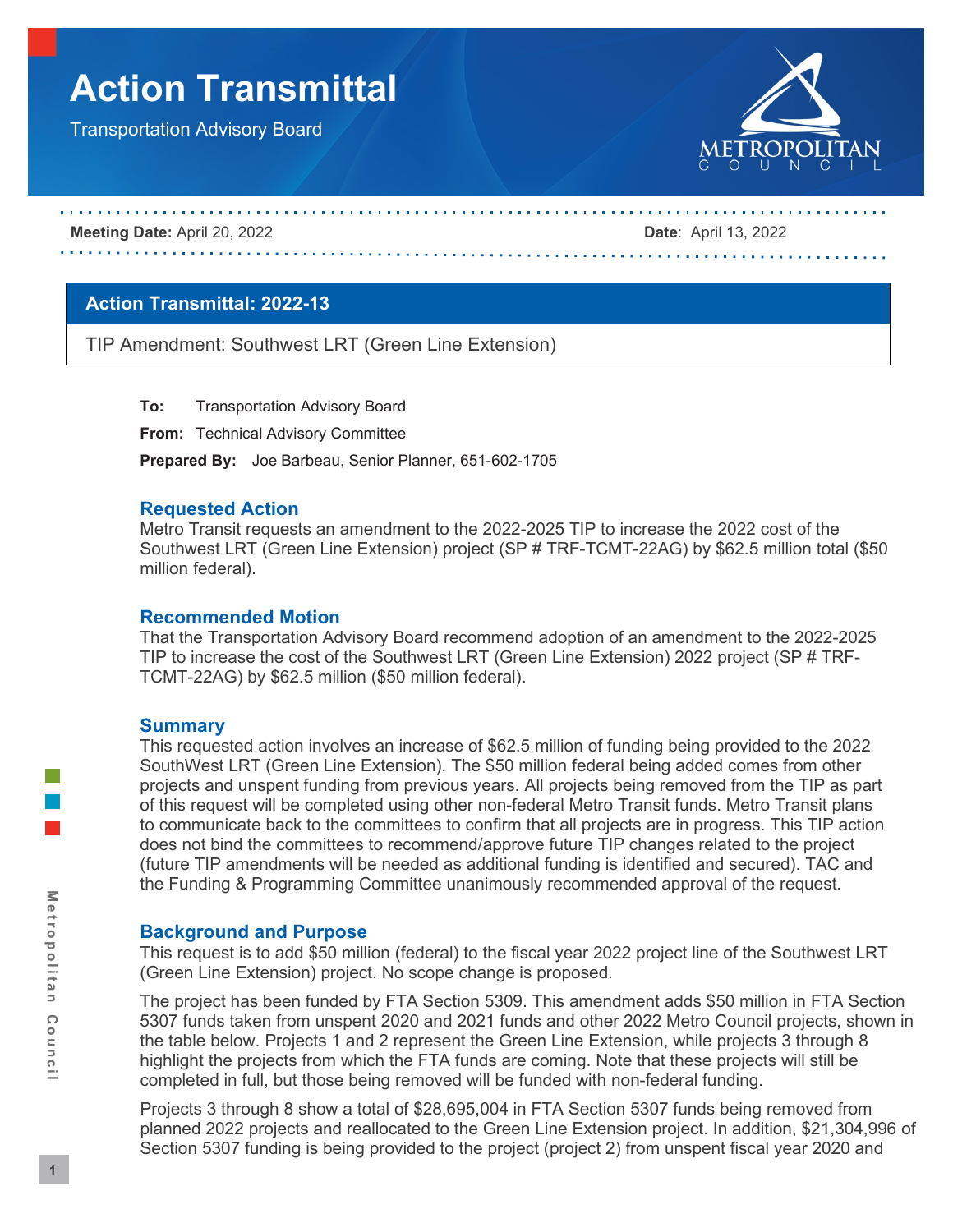2021 Section 5307 funds (which are not shown in the current TIP). There is therefore a proposed net increase of \$21,304,996 in 5307 funds allocated to 2022 projects in the TIP. Metro Transit is increasing the amount of local funds allocated to each of these projects and the projects continue to be fully funded.

| Proj          | Proj#         | <b>Description</b>                       | <b>Total Cost</b> | FTA <sub>\$</sub> | Other \$      |
|---------------|---------------|------------------------------------------|-------------------|-------------------|---------------|
|               | TRF-TCMT-22AG | ** PRS** Sect 5309: Southwest light rail | \$214,600,921     | \$100,000,000     | \$114,600,921 |
|               | (no change)   | transit (Green Line Extension) New       |                   |                   |               |
|               |               | Start FFGA appropriation                 |                   |                   |               |
| $\mathcal{P}$ | TRF-TCMT-22AG | ** PRS** Sect 5307: Southwest light rail | \$0               | \$0               | \$0           |
|               |               | transit (Green Line Extension) New       | \$62,500,000      | \$50,000,000      | \$12,500,000  |
|               |               | Start FFGA appropriation                 |                   |                   |               |
| 3             | TRF-TCMT-22AB | Operations, equipment and expansion      | \$225,000         | \$180,000         | \$45,000      |
|               |               |                                          | \$0               | \$0               | \$0           |
| 4             | TRF-TCMT-22AD | Public facilities: signs, lights, heat,  | \$850,000         | \$680,000         | \$170,000     |
|               |               | pads, real-time signs                    | \$0               | \$0               | \$0           |
| 5             | TRF-TCMT-22G  | Preventive maintenance                   | \$10,000,000      | \$8,000,000       | \$2,000,000   |
|               |               |                                          | \$0               | \$0               | \$0           |
| 6             | TRF-TCMT-22T  | Facilities energy enhancements and       | \$795,675         | \$636,540         | \$159,135     |
|               |               | new energy initiatives                   | \$626.920         | \$501,536         | \$125,384     |
| 7             | TRF-TCMT-22U  | Fare collection capital equipment,       | \$9,625,000       | \$7,700,000       | \$1,925,000   |
|               |               | hardware and software                    | \$0               | \$0               | \$0           |
| 8             | TRF-TCMT-22N  | Bus acquisition                          | \$24,214,133      | \$20,582,013      | \$3,632,120   |
|               |               |                                          | \$10.096.486      | \$8.582,013       | \$1,514,473   |

# **Relationship to Regional Policy**

Federal law requires that all TIP amendments meet the following four tests: fiscal constraint; consistency with the adopted regional transportation plan; air quality conformity; and opportunity for public input. It is the TAB's responsibility to recommend TIP amendments to the Council for adoption, provided these four requirements are met.

# **Staff Analysis**

The TIP amendment meets fiscal constraint because the federal and local funds are sufficient to fully fund the projects. This amendment is consistent with the Metropolitan Council Transportation Policy Plan, adopted by the Metropolitan Council on November 18, 2020, and amended on March 9, 2022, with FHWA/FTA conformity determination established on December 4, 2020. Public input opportunity for this TIP amendment is provided through the TAB's and Council's regular meetings. The Minnesota Interagency Air Quality and Transportation Planning Committee determined that the request is exempt from air quality conformity analysis, as the cost increase does not impact project scope and previously determined regional significance and air quality conformity.

# **Committee Comments and Actions**

At its March 17, 2022, meeting the TAC Funding & Programming Committee voted unanimously to recommend adoption of an amendment to the 2022-2025 TIP to increase the cost of the Southwest LRT (Green Line Extension) 2022 project by \$50 million. Discussion included the question of whether TIP amendments will be needed in the future, to which Metro Transit replied that this is possible given the overall cost change of the project.

At its April 6, 2022, meeting, the Technical Advisory Committee voted unanimously to recommend adoption of an amendment to the 2022-2025 TIP to increase the cost of the Southwest LRT (Green Line Extension) by \$62.5 million (\$50 million federal).

Discussion included that this funding is the first step in a likely \$450 million to \$550 million cost increase for the overall project. Future TIP requests are not bound in any way due to this recommendation. Metro Transit indicated that it is actively pursuing several funding sources to fill the rest of the funding gap. As those funding sources are identified and secured, those financial changes will need to also be reflected in the TIP.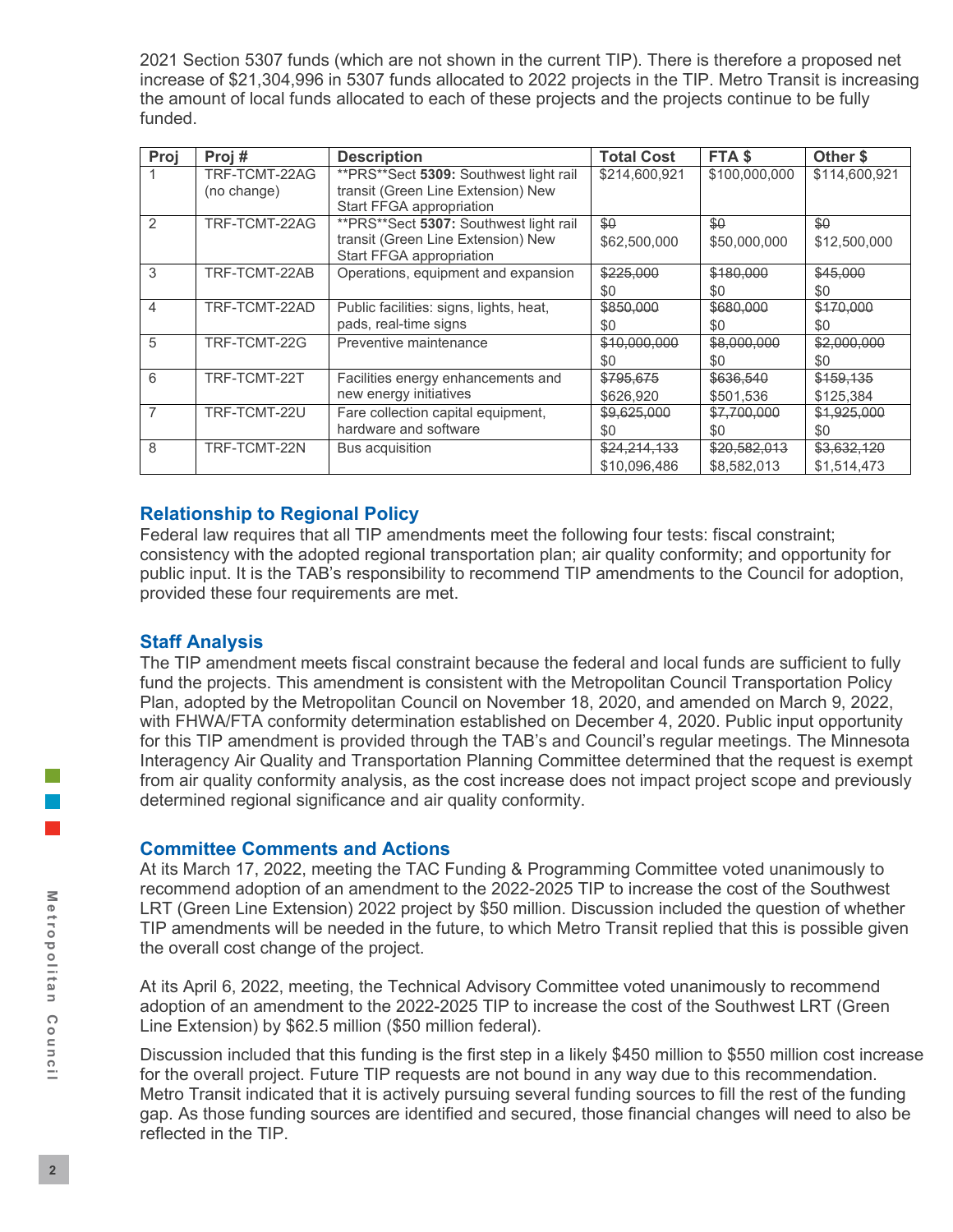Metro Transit also clarified that the four projects being taken out of the TIP will be completed, likely with local funds and that this will be reflected in a budget amendment that will be finalized at a Metropolitan Council meeting later this year. Given the dollar value of the projects being removed from the TIP, TAC members asked that Metro Transit follow up with TAC/TAB committee staff following the budget amendment to confirm that the other projects still occur.

# **Routing**

| Τo                                                             | <b>Action Requested</b> | Date Completed /<br><b>Scheduled</b> |
|----------------------------------------------------------------|-------------------------|--------------------------------------|
| TAC Funding & Programming<br>Committee                         | Review & Recommend      | March 17, 2022                       |
| <b>Technical Advisory Committee</b>                            | Review & Recommend      | April 6, 2022                        |
| <b>Transportation Advisory Board</b>                           | Review & Recommend      | April 20, 2022                       |
| <b>Metropolitan Council</b><br><b>Transportation Committee</b> | Review & Recommend      | April 25, 2022                       |
| <b>Metropolitan Council</b>                                    | Review & Adopt          | April 27, 2022                       |

l a l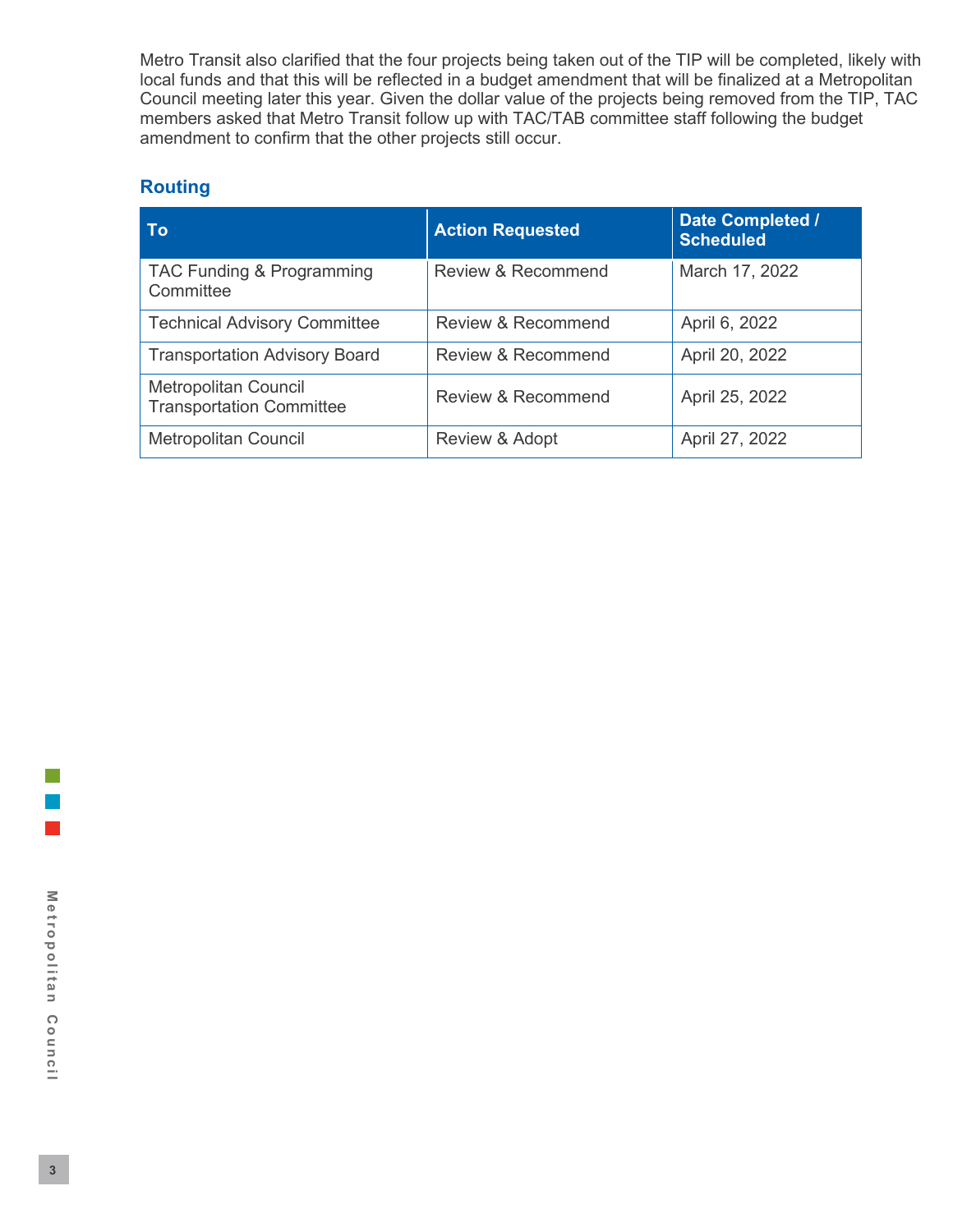Please amend the 2022-2025 Transportation Improvement Program (TIP) to change the below projects in 2022. The projects are being submitted with the following information:

# **PROJECT IDENTIFICATION:**

#### **(Each project is Fiscal year 2022, Metro District, Route System BB, Prog TR, Type-of-Work Transit, Proposed Funds FTA)**

| Project<br><b>Number</b>                                     | <b>Agency</b>                                   | <b>Description</b>                                                                                                                                                                | <b>Miles</b> | Total \$                     | FTA\$                       | Other \$                   |
|--------------------------------------------------------------|-------------------------------------------------|-----------------------------------------------------------------------------------------------------------------------------------------------------------------------------------|--------------|------------------------------|-----------------------------|----------------------------|
| TRF-TCMT-<br>22AG<br>(Existing;<br>no<br>proposed<br>change) | Met<br>Council-<br>MT                           | ** PRS** Sect 5309 Southwest light<br>Rail transit (Green Line Extension)<br>New Start FFGA appropriation                                                                         | 14.50        | 274,600,921                  | 150,000,000                 | 124,600,921                |
| TRF-TCMT-<br>22AG<br>(Proposed<br>addition)                  | Met<br>Council-<br>MT                           | **PRS**Sect 5307 Southwest light<br>Rail transit (Green Line Extension)<br>New Start FFGA appropriation                                                                           | 14.50        | 62,500,000                   | 50,000,000                  | 12,500,000*                |
| TRF-TCMT-<br>22AB                                            | <b>MET</b><br><b>COUNCIL-</b><br>M <sub>T</sub> | <b>SECT 5307: Twin Cities Met Council</b><br><b>MT-BUS AND RAIL OPERATIONS</b><br><b>COMMUNICATIONS AND CONTROL</b><br>CAPITAL EQUIPMENT REPLACEMENT<br>AND EXPANSION             | $\theta$     | \$225,000                    | \$180,000                   | \$45,000                   |
| TRF-TCMT-<br>22AD                                            | <b>MET</b><br><b>COUNCIL-</b><br><b>MT</b>      | <b>SECT 5307: TWIN CITIES MET</b><br><b>COUNCIL MT BUS AND RAIL PUBLIC</b><br><b>FACILITIES ADDITIONS OR</b><br><b>IMPROVEMENT: SIGNS, LIGHTS,</b><br>HEAT, PADS, REAL TIME SIGNS | $\Omega$     | \$850,000                    | \$680,000                   | \$170,000                  |
| TRF-TCMT-<br><del>22G</del>                                  | <b>MET</b><br><b>COUNCIL-</b><br><b>MT</b>      | SECT 5307: TWIN CITIES MET<br><b>COUNCIL MT PREVENTIVE</b><br><b>MAINTENANCE</b>                                                                                                  | $\Omega$     | \$10,000,000                 | \$8,000,000                 | \$2,000,000                |
| TRF-TCMT-<br>22T                                             | <b>MET</b><br>COUNCIL-<br>MT                    | SECT 5307: TWIN CITIES MET<br><b>COUNCIL MT FACILITIES ENERGY</b><br><b>ENHANCEMENTS AND NEW ENERGY</b><br><b>INITIATIVES</b>                                                     | 0            | \$795,675<br>\$626,920       | \$636,540<br>\$501,536      | \$159,135<br>\$125,384     |
| TRF-TCMT-<br>22U                                             | <b>MET</b><br><b>COUNCIL-</b><br><b>MT</b>      | <b>SECT 5307: TWIN CITIES MET</b><br><b>COUNCIL MT BUS AND RAIL FARE</b><br><b>COLLECTION CAPITAL EQUIPMENT,</b><br>HARDWARE AND SOFTWARE<br>REPLACEMENT AND EXPANSION            | $\theta$     | \$9,625,000                  | \$7,700,000                 | \$1,925,000                |
| TRF-TCMT-<br><b>22N</b>                                      | <b>MET</b><br>COUNCIL-<br><b>MTS</b>            | SECT 5307: TWIN CITIES MET<br><b>COUNCIL MTS BUS ACQUISITION</b>                                                                                                                  | 0            | \$24,214,133<br>\$10,096,486 | \$20,582,013<br>\$8,582,013 | \$3,632,120<br>\$1,514,473 |

\*Reflects previously used additional local funds.